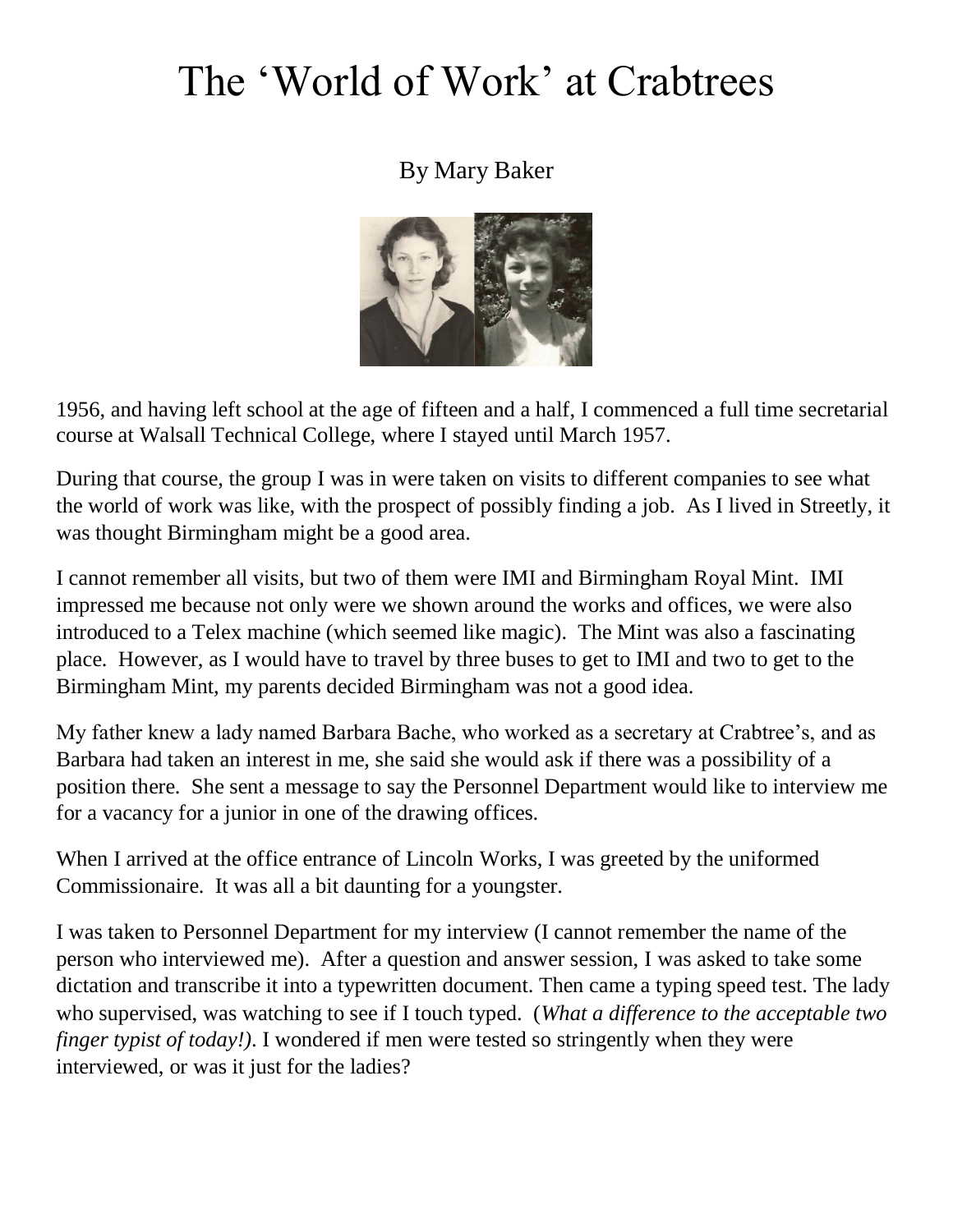Following these tests, I was taken to meet Mr Middleton, the person in charge of Control Gear Drawing Office.

We had a good discussion, but I was trembling, as he seemed quite aloof and very formal; I was terrified he would think I was not suitable. At the end of the interview he said Personnel would let me know if I was successful. My immediate thought was, 'I have not got the job'.

However, a few days later I received a letter asking me to commence work just after Easter 1957.

Suddenly I felt very adult. I now had a job, and my mother ensured I had suitable business-like clothes. I left the full time course at college, but continued my studies by evening classes, which I attended four evenings a week.

I started work in the drawing office as junior to Molly Flaherty, Mr Middleton's secretary, which meant I not only had to take shorthand and type for her, but also from other people in the drawing office. Sometimes, Mr Middleton called me for dictation. I trembled each time as he never seemed to smile. I ran errands and had to learn how to use the plan printing machine which was the responsibility of Gary Parkes and David Donaldson. It was quite a different world for me having to work with men and women, as apart from junior school, my senior education was at an all girls' school, I was a 'Girl Guide', and the college course was entirely made up of girls.

Mr Middleton was a strict man, and most people were in awe of him. If he thought the office was having too much chatter or a laugh, he would stand up and peer through his office window with a look of disgust on his face.

I also remember working with Mary Jeffries, Margaret Howes, Jean Handley, Keith Watkins, Roy Spencer and Margaret Beech.

The whole drawing office experience was fascinating for me, seeing the drawings originated, then being turned into actual products manufactured at Lincoln Works. Perhaps this particular office was the best place to start a career because it gave me the opportunity to see things from the beginning. The draughtsmen designing, the tracers tracing those drawings, and then being printed for use by the engineers in the factory.

When I arrived for work each morning, the first thing was for Molly to take dictation and instructions for the day from Mr Middleton. Whilst this was happening, I would do the filing of the previous day's work, go round the office to see if the draughtsmen needed any typing or errands, and if any stationery was required it was part of my role to collect it from the Stationery Department.

When Molly returned to her desk, she gave me my day's instructions.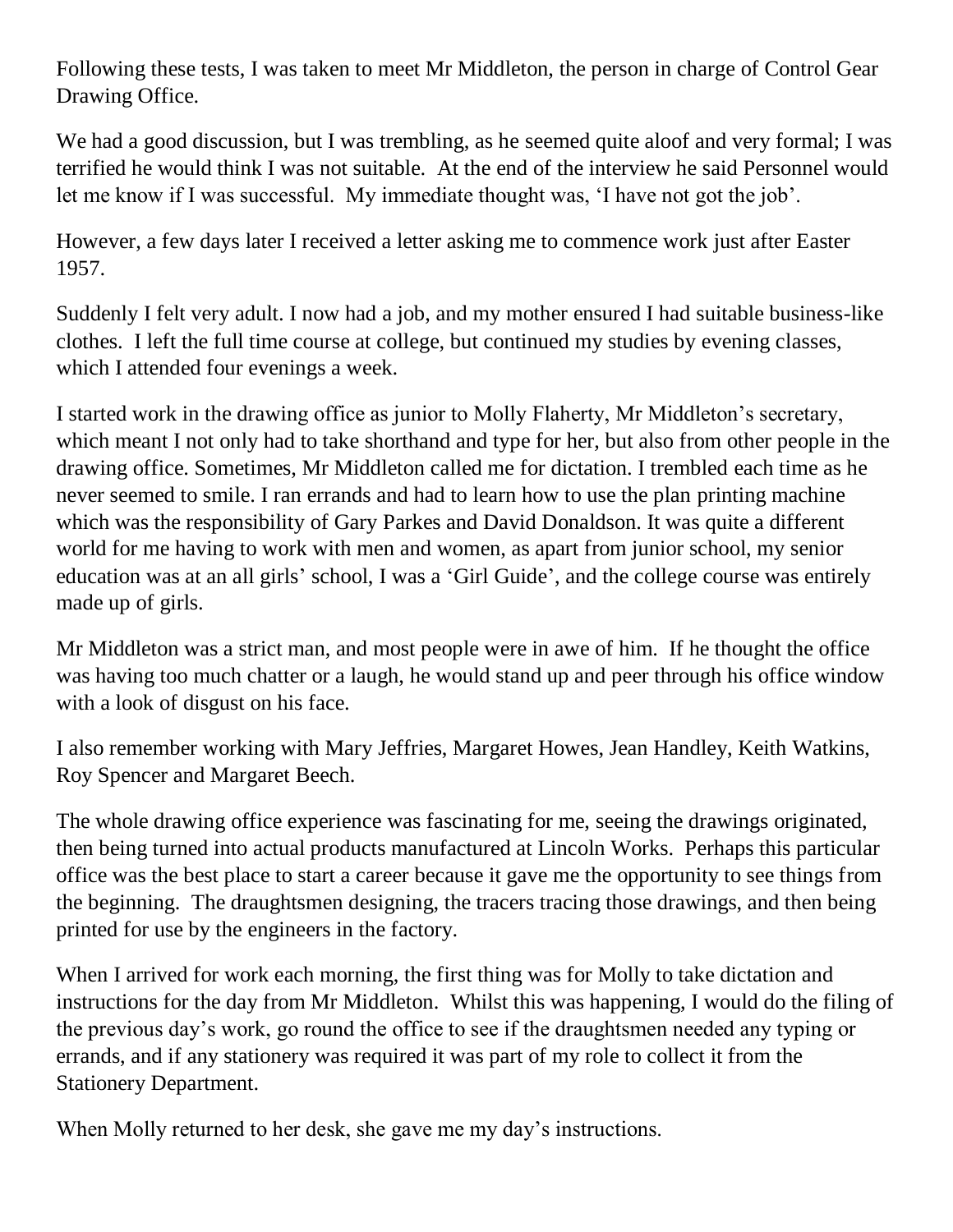Being able to visit the different departments in the factory helped my understanding of how electrical products, which one takes for granted, are produced. I looked at light switches, and plugs and sockets, quite differently. Though I will admit I never understood the larger industrial switchgear.

In order to find my way around, Molly first took me on a tour of the offices, which was an education in itself. I tried to understand the functions they all played in the administration of what went on in the factory. How important it was that everything synchronised; the sales, the orders, the recruitment of staff, the designing of the products, the accounting. The whole organisation of ensuring it all happened correctly and at the right time. It was a large learning curve for a youngster just starting work.

Another treat was waiting for me.

I often called at the company's telephone exchange, and watched the operators answering calls. I saw them plugging long cords into small sockets, then pressing a lever which rang a telephone somewhere in Lincoln Works. I wanted to have a go, and one of the ladies let me answer a call, and with her guidance, I 'plugged in' the cord, pressed the lever, told the department who was calling, and finally put the outside line cord into the appropriate 'factory' connection socket. I was pleased with myself. However, I was not sure I would want to be cooped up in that small telephone exchange every day.

It did not take long for me to settle down and find my way around the whole factory without a 'guide', for it was part of my job to deliver memos to the different departments.

On my tours of the works, I was amazed by the noise of the machinery in some of the departments. The hand presses in the Press Shop were operated by ladies in their floral aprons. *(Strange I should remember the aprons).* I was surprised to see so many ladies, and could hardly comprehend how quickly they worked. The Metallurgical Laboratory reminded me of the school laboratory but on a much larger scale. The foundry was another department I found interesting; I could not understand how those men worked in such incredible heat. Everything at Lincoln Works seemed so vast. My head was buzzing.

I well remember when I saw, for the first time, the square flat light switches. I was impressed, because in my home we still had round ones, which protruded quite a lot. I thought how modern the flat switches looked.

Learning about the role each department played was quite a challenge. I remember both Control Gear and Switch Gear departments interested me, because I was learning a new use of the word 'gear'. Previously I had only associated gear with a car!